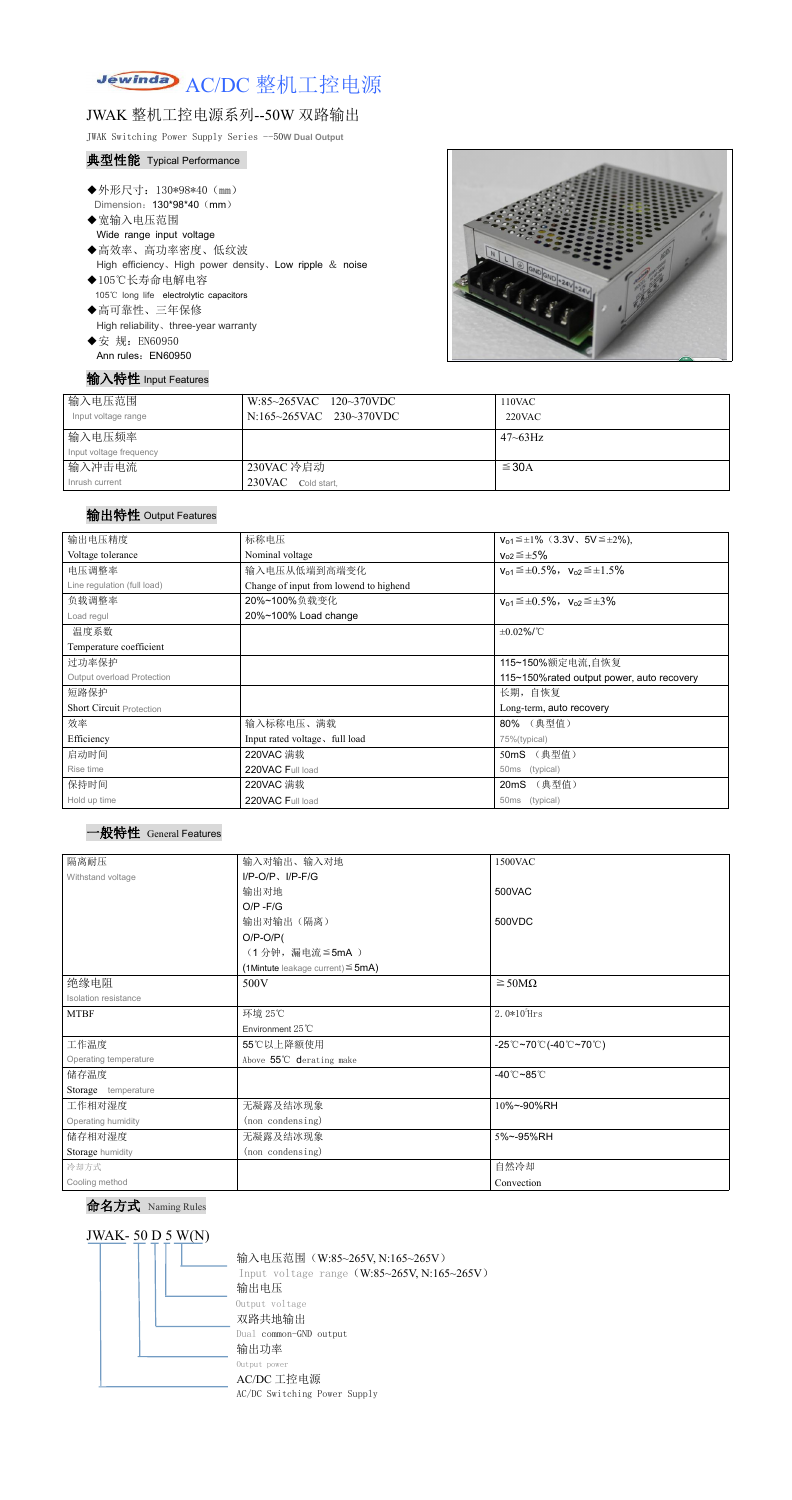

## 产品选型 Product Selection Table

2、因篇幅有限,以上只是部分产品列表,若需列表以外产品,请与本公司销售部联系。

降额曲线 医单位性白细胞 医单位性白细胞 医心包性白细胞 医神经性白细胞 Derating curve Output Derating VS Input Voltage curve

Note:1、 Ripple & noise are measured at 20MHz of bandwidth by using a 12"twisted pair-wire terminated with a 0.1uF & 47uF parallel capacitor 2、Due to space limitations ,the above list is only for some products, If other than a list of products, please contact the Company's sales department.

#### 安装尺寸图 Mechanical Data



#### 注:电源安装尺寸如与选型手册不符,请以实物尺寸为准。

Note: Power mechanical data does not match with the hand book, Please refer to product size



| 产品型号                  | 输出电压           | 输出电流             | 输出电压精度         | 纹波噪声           | 效率         |
|-----------------------|----------------|------------------|----------------|----------------|------------|
|                       | Output voltage | Output current   | Output voltage | <b>R&amp;N</b> |            |
| Model No.             | V <sub>O</sub> | $I_{\rm O}$      | tolerance      | $V_{(P-P)mV}$  | Efficiency |
|                       | $+5V$          | $0.5 - 5.0A$     | $\pm 2\%$      | 80mV           |            |
| JWAK-50D5W(N)         | $-5V$          | $0.5 - 5.0A$     | $\pm 5\%$      | 100mV          | 76%        |
|                       | $+12V$         | $0.2 - 2.1A$     | $\pm 1\%$      | 100mV          |            |
| <b>JWAK-50D12W(N)</b> | $-12V$         | $0.2 - 2.1A$     | $\pm 5\%$      | 100mV          | 80%        |
|                       | $+15V$         | $0.2 \sim 1.7$ A | $\pm 1\%$      | 100mV          |            |
| $JWAK-50D15W(N)$      | $-15V$         | $0.2 \sim 1.7$ A | $\pm 5\%$      | 100mV          | 81%        |
|                       | $+24V$         | $0.1 - 1.0A$     | $\pm 1\%$      | 150mV          |            |
| JWAK-50D24W(N)        | $-24V$         | $0.1 - 1.0A$     | $\pm 3\%$      | 150mV          | 83%        |
|                       | $+5V$          | $1.0 - 8.0A$     | $\pm 2\%$      | 80mV           |            |
| JWAK-50S5S9W(N)I      | $+9V$          | $0.1 - 1.0A$     | $\pm 5\%$      | 100mV          | 78%        |
|                       | $+5V$          | $0.6 - 6.0A$     | $\pm 2\%$      | 100mV          |            |
| JWAK-50S5S12SW(N)I    | $+12V$         | $0.2 \sim 1.5$ A | $\pm 3\%$      | 120mV          | 79%        |
|                       | $+5V$          | $0.7 - 7.0A$     | $\pm 2\%$      | 100mV          |            |
| JWAK-50S5S15W(N)I     | $+15V$         | $0.1 - 1.0A$     | $\pm 3\%$      | 120mV          | 80%        |
|                       | $+5V$          | $0.5 - 5.0A$     | $\pm 2\%$      | 100mV          |            |
| JWAK-50S5S24W(N)I     | $+24V$         | $0.1 - 1.0A$     | $\pm 3\%$      | 150mV          | 81%        |
|                       | $+12V$         | $0.4 - 3.5A$     | $\pm 1\%$      | 120mV          |            |
| JWAK-50S12S5SW(N)I    | $+5V$          | $0.1 - 1.0A$     | $\pm 5\%$      | 100mV          | 79%        |
|                       | $+15V$         | $0.3 - 3.0A$     | $\pm 1\%$      | 120mV          |            |
| JWAK-50S15S5W(N)I     | $+5V$          | $0.1 - 1.0A$     | $\pm 5\%$      | 100mV          | $80\%$     |
|                       | $+24V$         | $0.2 \sim 1.5$ A | $\pm 1\%$      | 150mV          |            |
| JWAK-50S24S5W(N)I     | $+5V$          | $0.1 - 1.0A$     | $\pm 5\%$      | 100mV          | 82%        |

注: 1、纹波噪声测试方法: 使用一根 12"双绞线, 在终端并联 0.1uF 和 47uF 电容, 在 20MHz 带宽下测试。